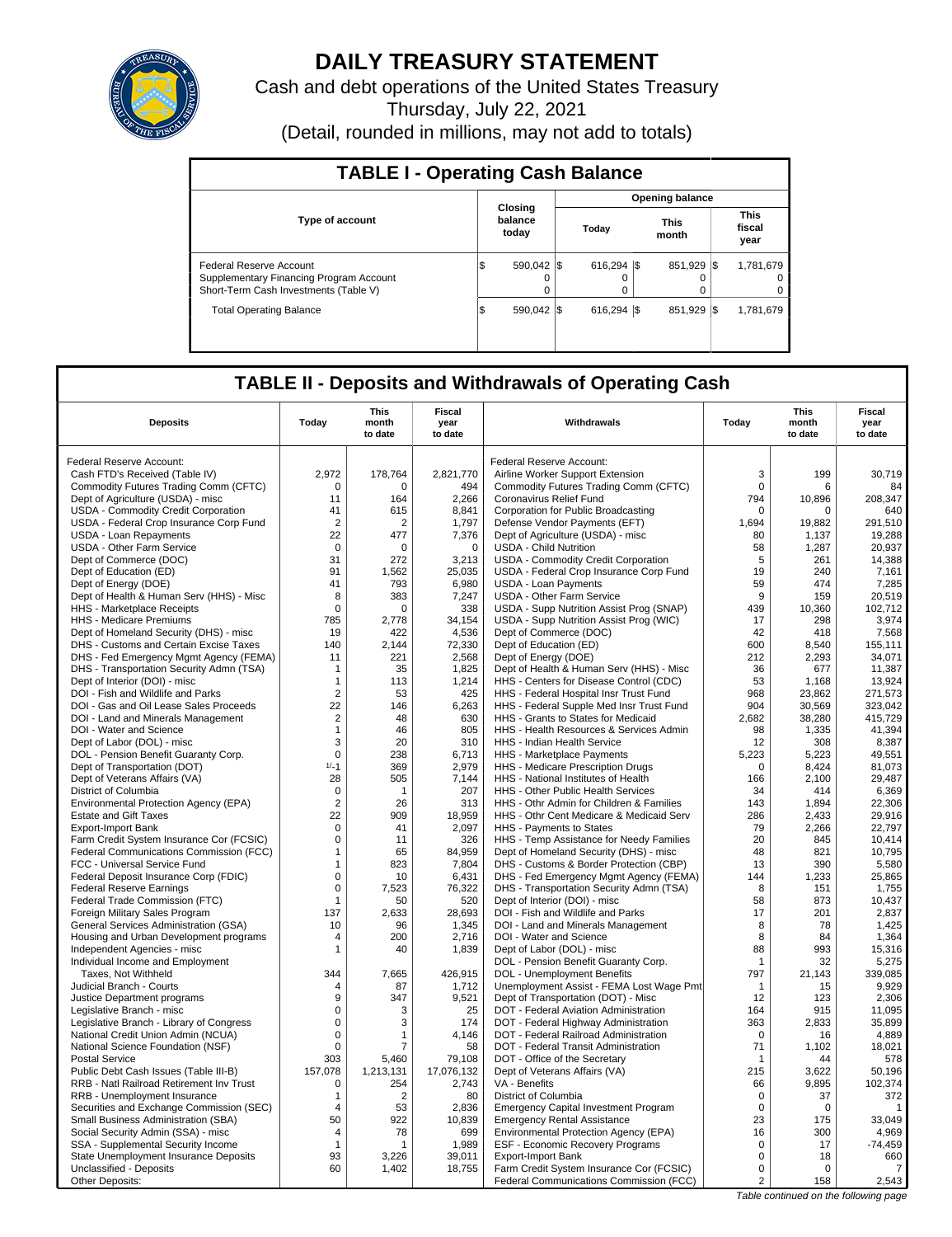## Thursday, July 22, 2021

| <b>TABLE II cont. - Deposits and Withdrawals of Operating Cash</b>                                                                 |                     |                                                                      |                                                                 |                                                                                                                                     |                             |                                                |                                  |  |  |  |  |       |                                 |                           |
|------------------------------------------------------------------------------------------------------------------------------------|---------------------|----------------------------------------------------------------------|-----------------------------------------------------------------|-------------------------------------------------------------------------------------------------------------------------------------|-----------------------------|------------------------------------------------|----------------------------------|--|--|--|--|-------|---------------------------------|---------------------------|
| <b>Deposits</b>                                                                                                                    | Today               | Fiscal<br>This<br>Withdrawals<br>month<br>year<br>to date<br>to date |                                                                 |                                                                                                                                     |                             |                                                |                                  |  |  |  |  | Today | <b>This</b><br>month<br>to date | Fiscal<br>year<br>to date |
| International Monetary Fund                                                                                                        | 52                  | 157                                                                  | 4.166                                                           | FCC - Universal Service Fund                                                                                                        | $\Omega$                    | 153                                            | 6,737                            |  |  |  |  |       |                                 |                           |
| Thrift Savings Plan Transfer                                                                                                       | 241                 | 1,615                                                                | 38,393                                                          | Federal Deposit Insurance Corp (FDIC)                                                                                               | $\overline{2}$              | 43                                             | 784                              |  |  |  |  |       |                                 |                           |
|                                                                                                                                    |                     |                                                                      |                                                                 | Federal Employees Insurance Payments                                                                                                | 599                         | 5,716                                          | 72,124                           |  |  |  |  |       |                                 |                           |
|                                                                                                                                    |                     |                                                                      |                                                                 | Federal Salaries (EFT)                                                                                                              | 76                          | 9,585                                          | 165.858                          |  |  |  |  |       |                                 |                           |
|                                                                                                                                    |                     |                                                                      |                                                                 | Federal Trade Commission (FTC)                                                                                                      | $\mathbf 0$                 | 14                                             | 445                              |  |  |  |  |       |                                 |                           |
|                                                                                                                                    |                     |                                                                      |                                                                 | General Services Administration (GSA)                                                                                               | 77                          | 1,715                                          | 21,749                           |  |  |  |  |       |                                 |                           |
|                                                                                                                                    |                     |                                                                      |                                                                 | Housing and Urban Development programs                                                                                              | 130                         | 5,442                                          | 59,264                           |  |  |  |  |       |                                 |                           |
|                                                                                                                                    |                     |                                                                      |                                                                 | Independent Agencies - misc                                                                                                         | 17                          | 204                                            | 3,093                            |  |  |  |  |       |                                 |                           |
|                                                                                                                                    |                     |                                                                      |                                                                 | Interest on Treasury Securities                                                                                                     | $\Omega$                    | 4,438                                          | 225,053                          |  |  |  |  |       |                                 |                           |
|                                                                                                                                    |                     |                                                                      |                                                                 | IRS - Advanced Child Tax Credit (EFT)                                                                                               | $\Omega$                    | 12,721                                         | 12,721                           |  |  |  |  |       |                                 |                           |
|                                                                                                                                    |                     |                                                                      |                                                                 | IRS - Economic Impact Payments (EFT)                                                                                                | 0                           | 1,032                                          | 441,363                          |  |  |  |  |       |                                 |                           |
|                                                                                                                                    |                     |                                                                      |                                                                 |                                                                                                                                     | 1                           |                                                |                                  |  |  |  |  |       |                                 |                           |
|                                                                                                                                    |                     |                                                                      |                                                                 | IRS Tax Refunds Business (EFT)                                                                                                      |                             | 1,392                                          | 25,142                           |  |  |  |  |       |                                 |                           |
|                                                                                                                                    |                     |                                                                      |                                                                 | IRS Tax Refunds Individual (EFT)                                                                                                    | 168                         | 11,609                                         | 314,300                          |  |  |  |  |       |                                 |                           |
|                                                                                                                                    |                     |                                                                      |                                                                 | Judicial Branch - Courts                                                                                                            | 7                           | 96                                             | 1.444                            |  |  |  |  |       |                                 |                           |
|                                                                                                                                    |                     |                                                                      |                                                                 | Justice Department programs                                                                                                         | 82                          | 1,284                                          | 17,042                           |  |  |  |  |       |                                 |                           |
|                                                                                                                                    |                     |                                                                      |                                                                 | Legislative Branch - misc                                                                                                           | $\mathbf{1}$                | 59                                             | 1,015                            |  |  |  |  |       |                                 |                           |
|                                                                                                                                    |                     |                                                                      |                                                                 | Legislative Branch - Library of Congress                                                                                            | $\Omega$                    | 18                                             | 633                              |  |  |  |  |       |                                 |                           |
|                                                                                                                                    |                     |                                                                      |                                                                 | <b>NASA</b>                                                                                                                         | 65                          | 1,128                                          | 16,182                           |  |  |  |  |       |                                 |                           |
|                                                                                                                                    |                     |                                                                      |                                                                 | National Credit Union Admin (NCUA)                                                                                                  | $\Omega$                    | 6                                              | 1,844                            |  |  |  |  |       |                                 |                           |
|                                                                                                                                    |                     |                                                                      |                                                                 | National Science Foundation (NSF)                                                                                                   | 33                          | 538                                            | 5,312                            |  |  |  |  |       |                                 |                           |
|                                                                                                                                    |                     |                                                                      |                                                                 | Postal Service Money Orders and Other                                                                                               | 99                          | 2,302                                          | 34,698                           |  |  |  |  |       |                                 |                           |
|                                                                                                                                    |                     |                                                                      |                                                                 | Public Debt Cash Redemp. (Table III-B)                                                                                              | 163,935                     | 1,239,622                                      | 15,861,325                       |  |  |  |  |       |                                 |                           |
|                                                                                                                                    |                     |                                                                      |                                                                 | Railroad Retirement Board (RRB) - misc                                                                                              | $\Omega$                    | 2                                              | 38                               |  |  |  |  |       |                                 |                           |
|                                                                                                                                    |                     |                                                                      |                                                                 | <b>RRB - Benefit Payments</b>                                                                                                       | $\mathbf{1}$                | 1,160                                          | 11,713                           |  |  |  |  |       |                                 |                           |
|                                                                                                                                    |                     |                                                                      |                                                                 | Securities and Exchange Commission (SEC)                                                                                            | 3                           | 102                                            | 987                              |  |  |  |  |       |                                 |                           |
|                                                                                                                                    |                     |                                                                      |                                                                 | Small Business Administration (SBA)                                                                                                 | 3,965                       | 52,200                                         | 525,892                          |  |  |  |  |       |                                 |                           |
|                                                                                                                                    |                     |                                                                      |                                                                 | Social Security Admin (SSA) - misc                                                                                                  | 29                          | 271                                            | 3,780                            |  |  |  |  |       |                                 |                           |
|                                                                                                                                    |                     |                                                                      |                                                                 | SSA - Benefits Payments                                                                                                             | 58                          | 63,662                                         | 810,938                          |  |  |  |  |       |                                 |                           |
|                                                                                                                                    |                     |                                                                      |                                                                 | SSA - Supplemental Security Income                                                                                                  | 7                           | 4,482                                          | 45,627                           |  |  |  |  |       |                                 |                           |
|                                                                                                                                    |                     |                                                                      |                                                                 | <b>Transportation Services</b><br>Other Withdrawals:                                                                                | $\mathbf 0$                 | 0                                              | $\mathbf 0$                      |  |  |  |  |       |                                 |                           |
|                                                                                                                                    |                     |                                                                      |                                                                 | Puerto Rico-Refund of IRS Collections                                                                                               | 56                          | 98                                             | 764                              |  |  |  |  |       |                                 |                           |
|                                                                                                                                    |                     |                                                                      |                                                                 | Thrift Savings Plan Transfer                                                                                                        | 1,301                       | 16,642                                         | 60,957                           |  |  |  |  |       |                                 |                           |
|                                                                                                                                    |                     |                                                                      |                                                                 | Unclassified                                                                                                                        | 1,333                       | 15,133                                         | 272,855                          |  |  |  |  |       |                                 |                           |
| <b>Total Other Deposits</b><br>Change in Balance of Uncollected                                                                    | 293                 | 5,296                                                                | 68,932                                                          | Total, Other Withdrawals                                                                                                            | 2,690                       | 59,909                                         | 624,163                          |  |  |  |  |       |                                 |                           |
| Funds                                                                                                                              | 0                   | $\mathbf 0$                                                          | $\mathbf 0$                                                     |                                                                                                                                     |                             |                                                |                                  |  |  |  |  |       |                                 |                           |
| <b>Transfers from Depositaries</b>                                                                                                 | 0                   | $\mathbf 0$                                                          | 0                                                               | <b>Transfers to Depositaries</b>                                                                                                    | $\mathbf 0$                 | 0                                              | $\mathbf 0$                      |  |  |  |  |       |                                 |                           |
| <b>Total Federal Reserve Account</b>                                                                                               | 162,655             | 1,440,536                                                            | 21,003,459                                                      | <b>Total Federal Reserve Account</b>                                                                                                | 188,906                     | 1,702,422                                      | 22,195,095                       |  |  |  |  |       |                                 |                           |
| Short-Term Cash Investments:<br><b>Transfers from Federal Reserve Account</b><br>(Table V)<br>Total Deposits (excluding transfers) | $\Omega$<br>162,655 | $\Omega$                                                             | $\mathbf 0$<br>$\frac{1}{9}$ 1,440,536 $\frac{1}{9}$ 21,003,459 | Short-Term Cash Investments:<br><b>Transfers to Federal Reserve Account</b><br>(Table V)<br>Total Withdrawals (excluding transfers) | $\Omega$<br>l\$             | $\Omega$<br>188,906 \$ 1,702,422 \$ 22,195,095 |                                  |  |  |  |  |       |                                 |                           |
|                                                                                                                                    |                     |                                                                      |                                                                 | Net Change in Operating Cash Balance                                                                                                | 1\$<br>$-26,251$ $\sqrt{$}$ |                                                | $-261,886$ $\sqrt{3}$ -1,191,636 |  |  |  |  |       |                                 |                           |

|                                                                                                    |  |                        |                                 |                                 |                           |                                            |                                                                                                                  |                    |                           |       |                               |                                 | See Footnote                      |                           |
|----------------------------------------------------------------------------------------------------|--|------------------------|---------------------------------|---------------------------------|---------------------------|--------------------------------------------|------------------------------------------------------------------------------------------------------------------|--------------------|---------------------------|-------|-------------------------------|---------------------------------|-----------------------------------|---------------------------|
| <b>TABLE III-A - Public Debt Transactions</b>                                                      |  |                        |                                 |                                 |                           |                                            |                                                                                                                  |                    |                           |       |                               |                                 |                                   |                           |
| <b>Issues</b>                                                                                      |  | Today                  | <b>This</b><br>month<br>to date |                                 | Fiscal<br>year<br>to date |                                            |                                                                                                                  | <b>Redemptions</b> |                           | Today |                               | <b>This</b><br>month<br>to date |                                   | Fiscal<br>year<br>to date |
| Marketable:<br>Bills:<br><b>Reqular Series</b><br><b>Cash Management Series</b>                    |  | $118,925$ \$<br>35,001 |                                 | 779,707 \$<br>250,012           |                           | 8,810,584<br>3,910,132                     | Marketable:<br><b>Bills</b><br><b>Notes</b><br><b>Bonds</b>                                                      | l\$                | 161,921 \$<br>$\Omega$    |       | $1,129,693$ \$<br>75,746<br>0 |                                 | 13,574,506<br>1,783,253<br>20,143 |                           |
| Notes<br><b>Bonds</b><br>Inflation-Protected Securities Increment<br><b>Federal Financing Bank</b> |  | 409                    |                                 | 111,801<br>27,951<br>9,154<br>n |                           | 3,374,796<br>563,524<br>57,343<br>$\Omega$ | <b>Federal Financing Bank</b><br>Nonmarketable:<br>United States Savings Securities<br>Government Account Series |                    | $\Omega$<br>34<br>417,835 |       | O<br>638<br>6,492,751         |                                 | 1,209<br>8,581<br>86,031,227      |                           |
| Nonmarketable:<br>United States Savings Securities:<br>Cash Issue Price<br>Interest Increment      |  | 6                      |                                 | 126<br>355                      |                           | 1,190<br>3,250                             | Hope Bonds<br>Domestic Series<br>Foreign Series<br><b>State and Local Series</b>                                 |                    | 0<br>$\Omega$<br>3        |       | O<br>6,998                    |                                 | $\Omega$<br>71,549<br>72,009      |                           |
| <b>Government Account Series</b><br>Hope Bonds<br><b>Domestic Series</b><br><b>Foreign Series</b>  |  | 421,363                |                                 | 6,454,682                       |                           | 86,271,954<br>$\Omega$<br>20               | Other                                                                                                            |                    | 1,977                     |       | 26,547                        |                                 | 331,285                           |                           |
| State and Local Series<br>Other                                                                    |  | 1,184<br>1,987         |                                 | 13,835<br>26,585                |                           | 94,995<br>331,852                          | <b>Total Redemptions</b>                                                                                         |                    | 581,769 \$                |       | 7,732,373 \$                  |                                 | 101,893,761                       |                           |
| <b>Total Issues</b>                                                                                |  | 578.877 \$             |                                 | 7,674,209 \$                    |                           | 103.419.642                                | Net Change in Public Debt Outstanding                                                                            |                    | $-2,893$ \$               |       | $-58,164$ \\$                 |                                 | 1,525,881                         |                           |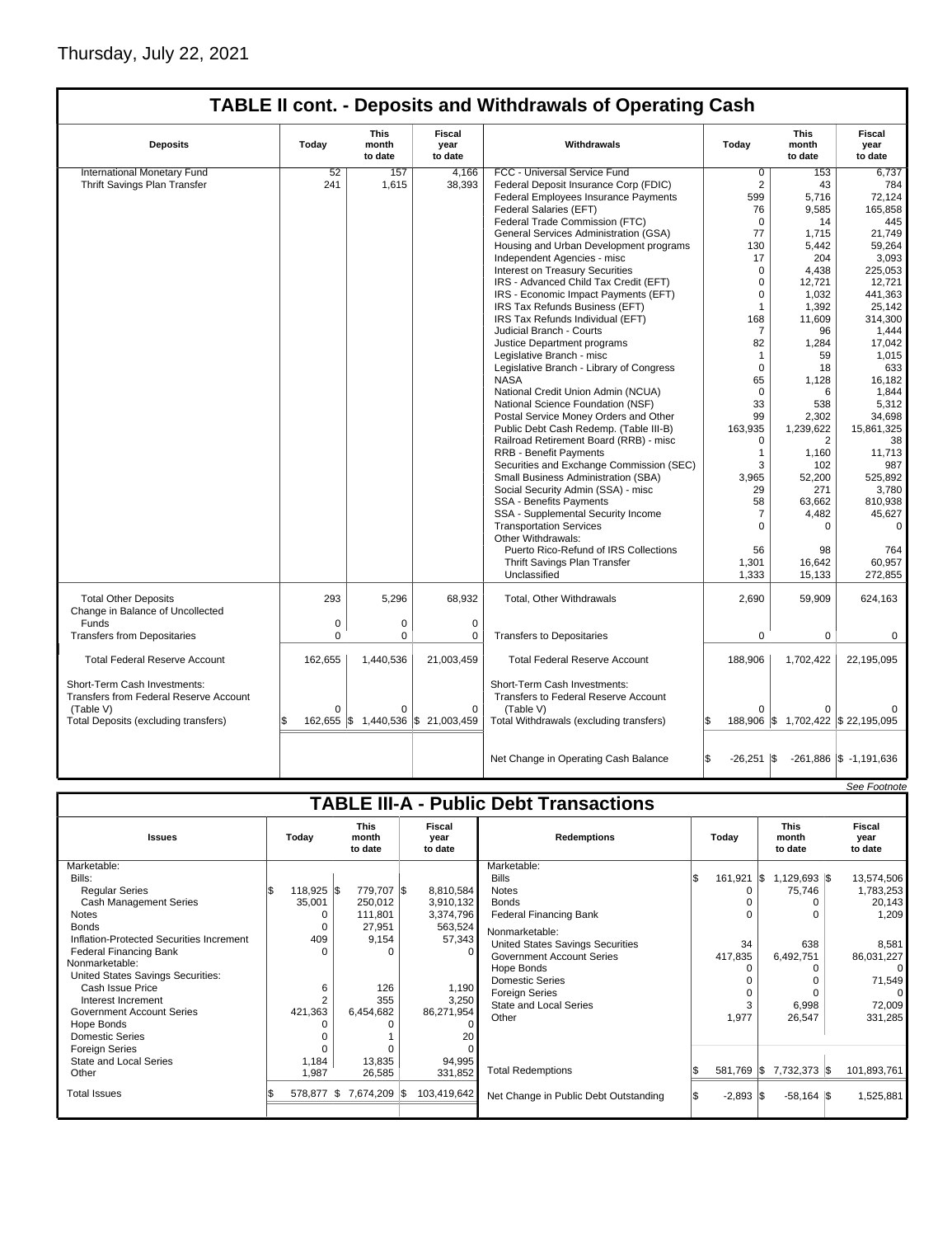| <b>TABLE III-B - Adjustment of Public Debt</b><br><b>Transactions to Cash Basis</b>                                                                                                                                                                 |       |                                                      |          |                                            |                                                     |                                 |                           |  |  |
|-----------------------------------------------------------------------------------------------------------------------------------------------------------------------------------------------------------------------------------------------------|-------|------------------------------------------------------|----------|--------------------------------------------|-----------------------------------------------------|---------------------------------|---------------------------|--|--|
| <b>Transactions</b>                                                                                                                                                                                                                                 | Today |                                                      |          |                                            |                                                     | <b>This</b><br>month<br>to date | Fiscal<br>year<br>to date |  |  |
| Public Debt Cash Issues:<br>Public Debt Issues (Table III-A)<br>Premium on New Issues<br>Discount on New Issues:                                                                                                                                    | \$    | 578,877<br>O                                         | l\$      | 7,674,209<br>3.376                         | \$103,419,642<br>17,593                             |                                 |                           |  |  |
| Bills (-)<br>Bonds and Notes (-)<br>Federal Financing Bank (-)<br>Government Account Transactions (-)                                                                                                                                               |       | 24<br>0<br>U<br>421,363                              |          | 161<br>103<br>O<br>6,454,682               | 2,488<br>27,121<br>86,271,954                       |                                 |                           |  |  |
| Hope Bonds (-)<br>Interest Increment on United States<br>Savings Securities (-)<br>Inflation-Protected Securities Increment                                                                                                                         |       | 2<br>409                                             |          | o<br>355<br>9,154                          | 3,250<br>56,288                                     |                                 |                           |  |  |
| <b>Total Public Debt Cash Issues</b><br>Deposited in Federal Reserve Account                                                                                                                                                                        | S.    | 157,078                                              | 1\$      | 1,213,131                                  | \$17,076,132                                        |                                 |                           |  |  |
| <b>Public Debt Cash Redemptions:</b><br>Public Debt Redemptions (Table III-A)<br>Premium on Debt Buyback Operation<br>Discount on Debt Buyback Operation (-)<br>Federal Financing Bank (-)<br>Government Account Transactions (-)<br>Hope Bonds (-) | l\$   | 581,769<br>$\Omega$<br>$\Omega$<br>U<br>417,835<br>O | l\$      | 7,732,373<br>0<br>o<br>O<br>6,492,751<br>0 | \$101,893,761<br>0<br>n<br>1,209<br>86,031,227<br>O |                                 |                           |  |  |
| <b>Total Public Debt Cash Redemptions</b><br>Withdrawn from Federal Reserve Acct.                                                                                                                                                                   | l\$   | 163,935                                              | <b>S</b> |                                            | 1,239,622 \$15,861,325                              |                                 |                           |  |  |

| <b>TABLE III-C - Debt Subject to Limit</b>                                        |                                          |                                                                            |                           |                           |  |  |  |  |  |
|-----------------------------------------------------------------------------------|------------------------------------------|----------------------------------------------------------------------------|---------------------------|---------------------------|--|--|--|--|--|
|                                                                                   | Closing                                  | <b>Opening balance</b>                                                     |                           |                           |  |  |  |  |  |
| <b>Balance Transactions</b>                                                       | balance<br>todav                         | Today                                                                      | <b>This</b><br>month      | Fiscal<br>year            |  |  |  |  |  |
| Debt Held by the Public<br>Intragovernmental Holdings<br><b>Total Public Debt</b> | \$22,296,154   \$22,303,233<br>6.175.118 | 6.170.932                                                                  | \$22,329,823<br>6.199.613 | \$21,018,952<br>5,926,439 |  |  |  |  |  |
| Outstanding<br>Less: Debt Not<br>Subject to Limit:                                | 28,471,272                               | 28,474,165                                                                 | 28,529,436                | 26,945,391                |  |  |  |  |  |
| Other Debt                                                                        | 478                                      | 478                                                                        | 478                       | 478                       |  |  |  |  |  |
| <b>Unamortized Discount</b>                                                       | 21,283                                   | 21,271                                                                     | 21,376                    | 17,271                    |  |  |  |  |  |
| <b>Federal Financing Bank</b>                                                     | 6,053                                    | 6,053                                                                      | 6,053                     | 7,262                     |  |  |  |  |  |
| Hope Bonds<br>Plus: Other Debt Subject to Limit<br>Guaranteed Debt of             | O                                        | O                                                                          | 0                         | o                         |  |  |  |  |  |
| Government Agencies                                                               | $\Omega$                                 | $\Omega$                                                                   | $\Omega$                  | 0                         |  |  |  |  |  |
| <b>Total Public Debt</b><br>Subject to Limit                                      | \$28,443,457                             | $\frac{1}{2}$ 28,446,363 $\frac{1}{2}$ 28,501,528 $\frac{1}{2}$ 26,920,380 |                           |                           |  |  |  |  |  |
| <b>Statutory Debt Limit</b>                                                       | SUSP-1                                   | SUSP-1                                                                     | SUSP-1                    | SUSP-1                    |  |  |  |  |  |
|                                                                                   |                                          |                                                                            |                           |                           |  |  |  |  |  |

## See Footnote

| <b>TABLE IV - Federal Tax Deposits</b>                                                                                                                                                                                                        |     |                                         |     |                                                        |     |                                                                      |  |  |
|-----------------------------------------------------------------------------------------------------------------------------------------------------------------------------------------------------------------------------------------------|-----|-----------------------------------------|-----|--------------------------------------------------------|-----|----------------------------------------------------------------------|--|--|
| <b>Classification</b>                                                                                                                                                                                                                         |     | Today                                   |     | <b>This</b><br>month<br>to date                        |     | Fiscal<br>year<br>to date                                            |  |  |
| Withheld Income and Employment Taxes<br>Individual Income Taxes<br><b>Railroad Retirement Taxes</b><br><b>Excise Taxes</b><br><b>Corporation Income Taxes</b><br><b>Federal Unemployment Taxes</b><br>Estate and Gift Taxes & Misc IRS Rcpts. | l\$ | 2,664<br>212<br>9<br>40<br>50<br>6<br>3 | l\$ | 162,089<br>5,078<br>290<br>3,786<br>14,830<br>94<br>63 | l\$ | 2,213,568<br>325,312<br>4,226<br>55,571<br>305,210<br>5,578<br>4,413 |  |  |
| Total                                                                                                                                                                                                                                         | \$  | 2,985                                   | I\$ | 186,229                                                | l\$ | 2,913,879                                                            |  |  |
| Cash Federal Tax Deposits:<br><b>Direct</b><br><b>Through Depositaries</b>                                                                                                                                                                    | \$  | 54<br>2,919                             | l\$ | $1,604$ \$<br>177,160                                  |     | 24,369<br>2,797,401                                                  |  |  |
| Total Cash FTD's                                                                                                                                                                                                                              | \$  | 2,972                                   | 1\$ | 178,764                                                | 1\$ | 2,821,770                                                            |  |  |
| <b>Inter-agency Transfers</b>                                                                                                                                                                                                                 |     | 12                                      |     | 7,465                                                  |     | 92,109                                                               |  |  |
| Total                                                                                                                                                                                                                                         | l\$ | 2,985                                   | 1\$ | 186,229                                                | 1\$ | 2,913,879                                                            |  |  |
|                                                                                                                                                                                                                                               |     |                                         |     |                                                        |     |                                                                      |  |  |

| <b>TABLE V - Short-Term Cash Investments</b> |   |                           |          |                 |       |  |  |  |  |  |
|----------------------------------------------|---|---------------------------|----------|-----------------|-------|--|--|--|--|--|
|                                              |   | <b>Type of Depositary</b> |          |                 |       |  |  |  |  |  |
| <b>Balance Transactions</b>                  | А |                           | в        | С               | Total |  |  |  |  |  |
| Opening Balance Today<br>Deposits:           | 0 | 1\$                       | $\Omega$ | 1\$<br>$\Omega$ | I\$   |  |  |  |  |  |
| <b>Transfers to Depositaries</b>             | O |                           | 0        | 0               |       |  |  |  |  |  |
| <b>Special Direct Investment</b>             | O |                           | O        | 0               |       |  |  |  |  |  |
| <b>Term Investment</b>                       | Ω |                           | O        | 0               |       |  |  |  |  |  |
| Repo Investment                              | 0 |                           | 0        | $\Omega$        |       |  |  |  |  |  |
| Withdrawals:                                 |   |                           |          |                 |       |  |  |  |  |  |
| <b>Treasury Initiated</b>                    | O |                           | 0        | 0               |       |  |  |  |  |  |
| Depositary Initiated                         | ი |                           | O        | 0               |       |  |  |  |  |  |
| <b>Special Direct Investment</b>             | Ω |                           | O        | 0               |       |  |  |  |  |  |
| <b>Term Investment</b>                       | Ω |                           | O        | $\Omega$        |       |  |  |  |  |  |
| Repo Investment                              | O |                           | O        | 0               |       |  |  |  |  |  |
|                                              |   |                           |          |                 |       |  |  |  |  |  |
| Closing Balance Today                        | 0 | l\$                       | $\Omega$ | I\$<br>$\Omega$ | 1\$   |  |  |  |  |  |

| <b>TABLE VI - Income Tax Refunds Issued</b> |          |                                 |                           |  |  |  |  |  |  |  |
|---------------------------------------------|----------|---------------------------------|---------------------------|--|--|--|--|--|--|--|
| Classification                              | Today    | <b>This</b><br>month<br>to date | Fiscal<br>year<br>to date |  |  |  |  |  |  |  |
| IRS - Advanced Child Tax Credit (Checks)    | 0<br>I\$ | $1,862$ \\$<br>I\$              | 1,862                     |  |  |  |  |  |  |  |
| IRS - Advanced Child Tax Credit (EFT)       | 0        | 12.721                          | 12,721                    |  |  |  |  |  |  |  |
| IRS - Economic Impact Payments (Checks)     | 3        | 1.121                           | 84.405                    |  |  |  |  |  |  |  |
| IRS - Economic Impact Payments (EFT)        | 0        | 1,032                           | 441.363                   |  |  |  |  |  |  |  |
| IRS Tax Refunds Business (Checks)           | 9        | 3.450                           | 51.737                    |  |  |  |  |  |  |  |
| IRS Tax Refunds Business (EFT)              |          | 1,392                           | 25,142                    |  |  |  |  |  |  |  |
| IRS Tax Refunds Individual (Checks)         | 126      | 3,569                           | 54.796                    |  |  |  |  |  |  |  |
| IRS Tax Refunds Individual (EFT)            | 168      | 11.609                          | 314.300                   |  |  |  |  |  |  |  |

## **Daily Treasury Statement Footnotes:**

### **General Footnotes and Statements:**

This statement summarizes the United States Treasury's cash and debt operations for the Federal Government. Treasury's operating cash is maintained in an account at the Federal Reserve Bank of New York and in short-term cash investments. Treasury minimized and then suspended its short-term cash investment program beginning in November 2008, but anticipates investing again when market conditions warrant. Major information sources include: Federal Reserve Banks, Treasury Regional Financial Centers, Internal Revenue Service Centers, various electronic systems, and information on the Public Debt. Information is presented on a modified cash basis. Deposits are reflected as received and withdrawals are reflected as processed.SOURCE: Bureau of the Fiscal Service, Department of the Treasury. Note: The Daily Treasury Statement (DTS) is available by 4:00 p.m. the following business day on the Fiscal Service website https://fiscal.treasury.gov/reports-statements/dts/. For more information, call the Cash Reporting Branch at 202-874-9789.

### **TABLE II – Deposits and Withdrawals of Operating Cash**

1/Reported as a negative amount due to a return/reversal of \$3 million.